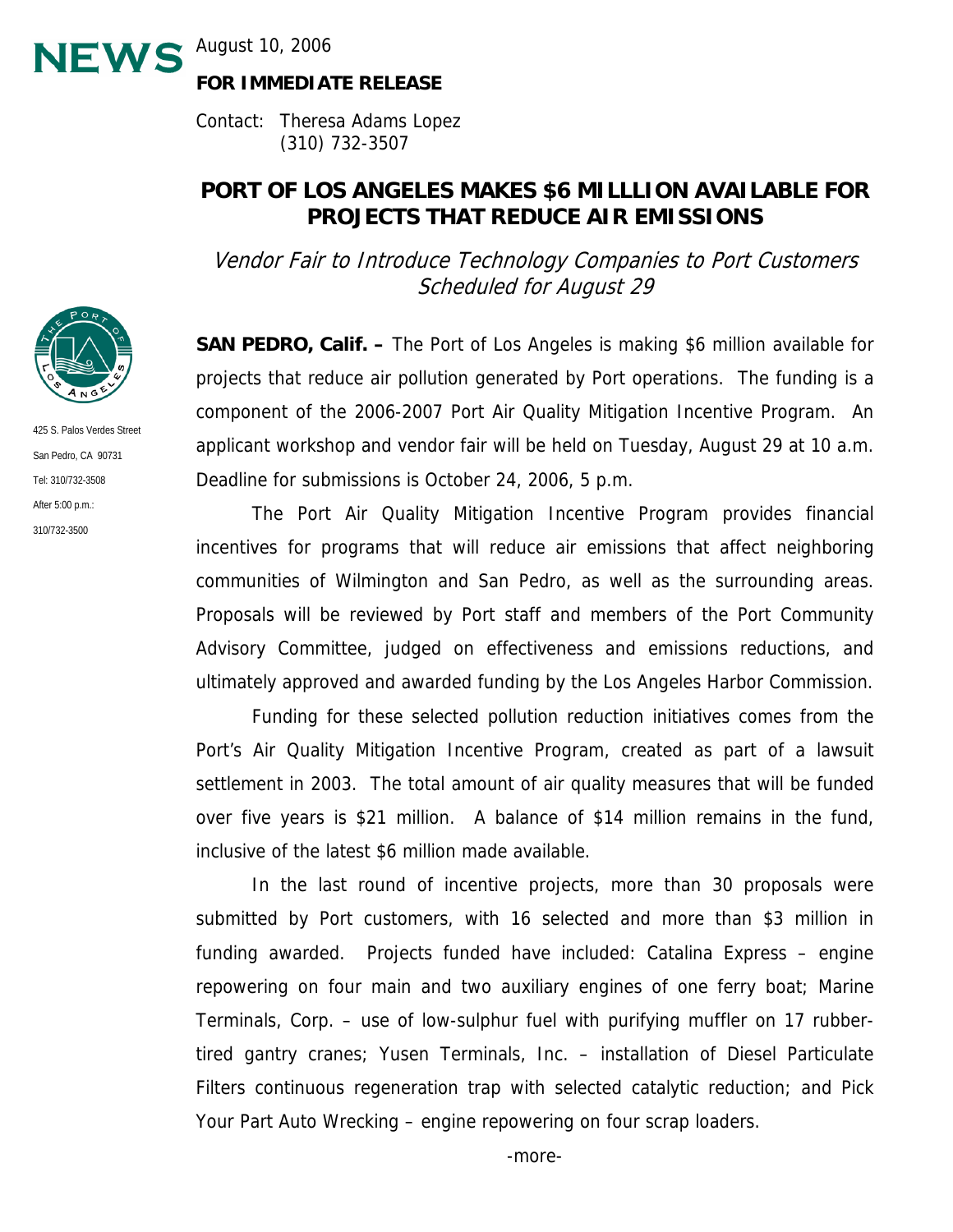#### **\$6 Million in Air Quality Projects**

### **2-2-2**

 Project proposals for this round may include: engine repowering, engine retrofitting; after-market technologies; and new engine purchases. Program categories include: Stationary Source; On-Road Heavy-Duty Vehicles; Off-Road Heavy Duty Equipment and Engines; Alternative Fuel Infrastructure; Alternative Diesel Fuel Strategies; and Research, Demonstration and Development.

 The Request for Proposals may be downloaded from the Port's website at www.portoflosangeles.org or picked up at the Port's Administration Building located at 425 S. Palos Verdes St, San Pedro.

 The workshop and vendor fair will be held in the Port Administration Building. The vendor fair will offer technology companies an opportunity to network and possible partner with Port customers on projects to be submitted. Vendors of emission-reducing technologies wishing to participate in the vendor fair should send an e-mail to tscognamillo@portla.org or call (310) 732-3057.

 The Port of Los Angeles is America's premier port and a recipient of two Environmental Protection Agency awards in 2006. As the leading container port in the nation and a critical hub in the international supply chain, the Port generates 259,000 regional jobs and \$8.4 billion in annual wages and tax revenues. A proprietary department of the City of Los Angeles, the Port is self-supporting and does not receive taxpayer dollars. High priority is placed on responsible growth initiatives combined with high security, environmental stewardship and community outreach. The Port of Los Angeles - A cleaner port. A brighter future.

# # #